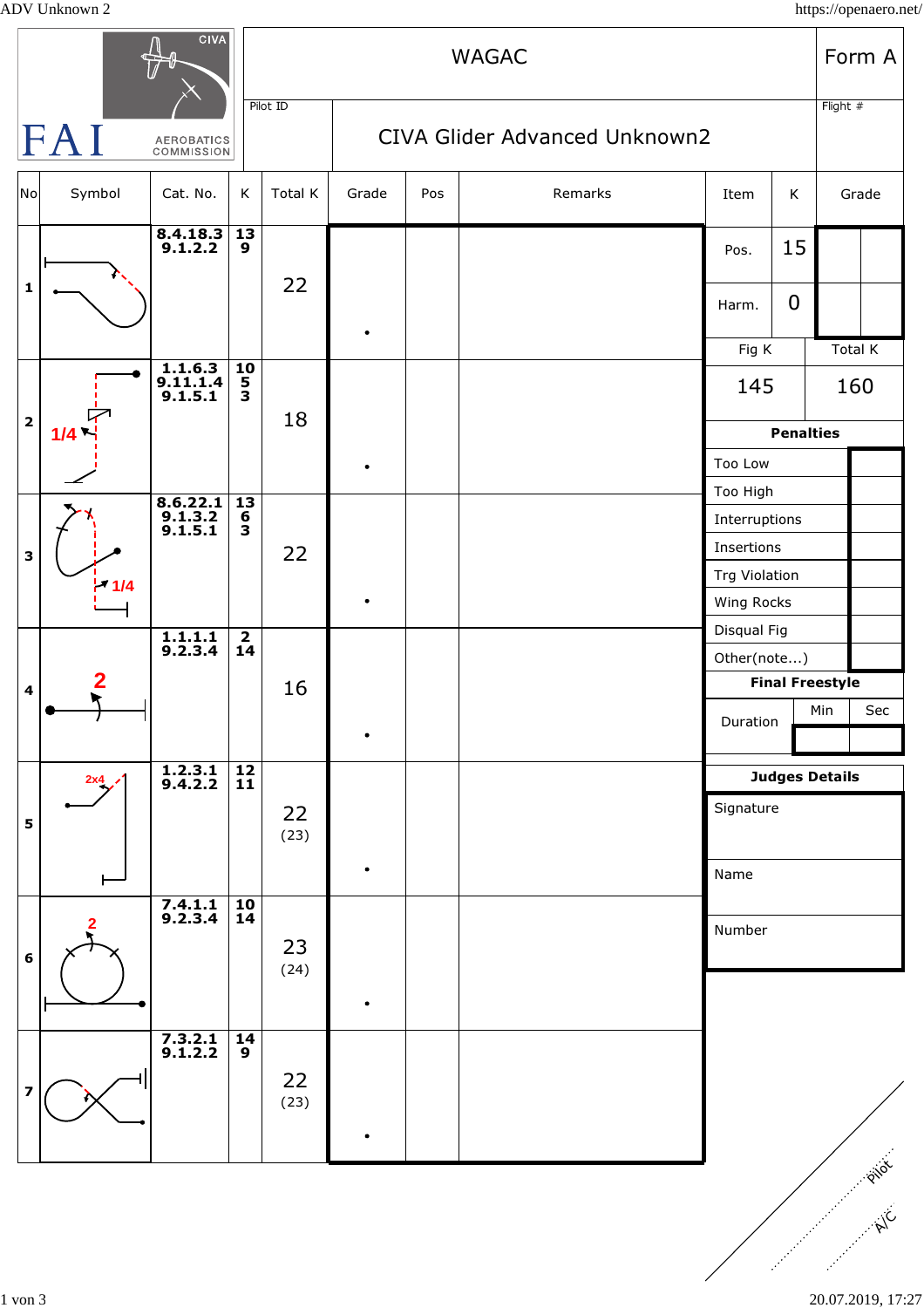ADV Unknown 2 https://openaero.net/





2 von 3 20.07.2019, 17:27

P is

 $h^C$